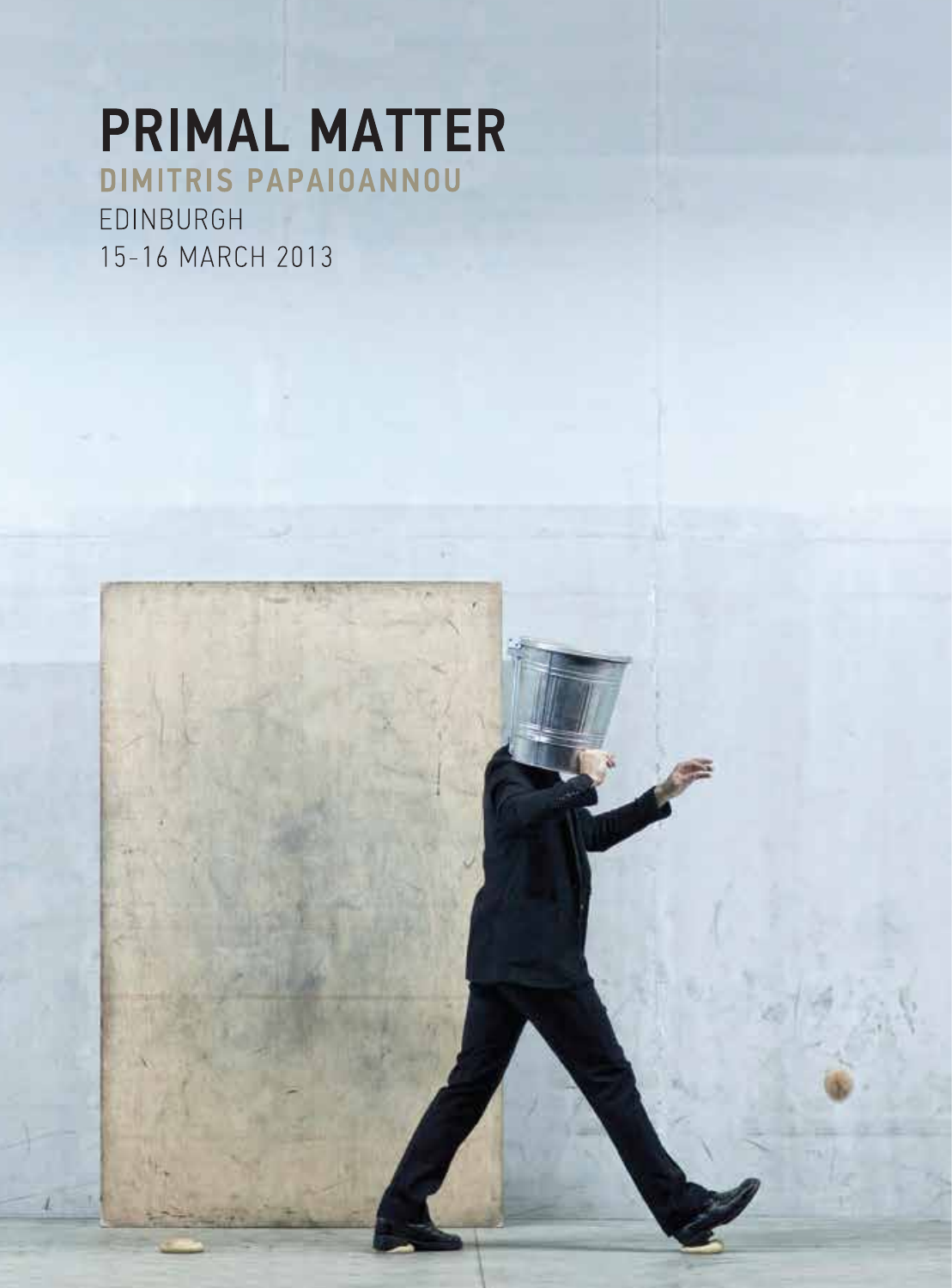#### Dear friends,

I am very pleased to host Primal Matter by leading Greek performer and director Dimitris Papaioannou in Edinburgh, as a parallel event to the exhibition *From Death to Death and Other Small Tales,* Masterpieces from the National Gallery of Modern Art and the D.Daskalopoulos Collection.

Deeply rooted in my conviction that the arts can awaken and release human potential in profound and unique ways, this performance is presented as a powerful example of contemporary art's ability to stimulate, inspire and instigate a rethink of one's relationship with the world around us. It is also a token of the creative vitality ever present in Greece even in times of hardship.

Primal Matter investigates human nature. The exhibition *From Death to Death and Other Small Tales,* brings together two different collections with a common theme: the notion of the body as the vessel of creativity and existential struggle. Through another medium, Papaioannou's work is a poignant account of an exploratory engagement between the body, reality and surrealist notions of existence. It offers a space for contemplation and reflection on issues of heritage, identity and being.

We are here this weekend in Edinburgh to celebrate great art, learn and share experiences. Enjoy the performance.

Dimitris Daskalopoulos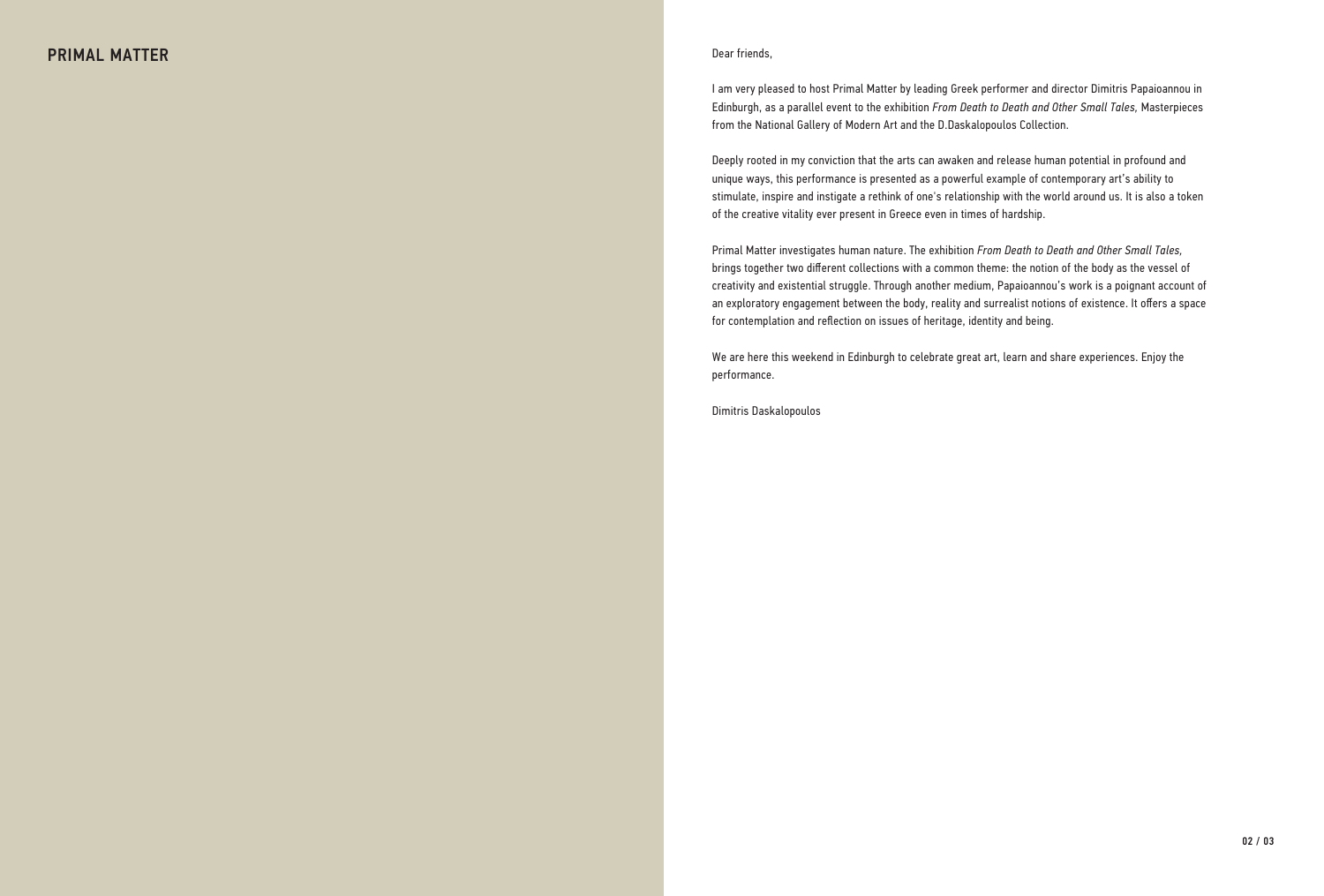

Primal Matter, is Dimitris Papaioannou's personal response to a new political, social and ethical reality, where issues of national identity are re-interpreted. The challenge that lies ahead is how to face a wounded national identity, the trauma continues, but so does the resistance of creativity.

Papaioannou employs the simplest means, the body itself. Primal Matter offers a universal language of decoding, and a shortcut to the truth - the fusion of the two bodies through optical illusions is a fusion of attitudes, of identities and a struggle between the matter and the mind, the shadow and the light, the creator and its creation.

His intellectual foundations are rooted in literature, philosophy and the notion of the archetypal. His artistic language is informal, but also supremely capacious, able to develop ideas that cross with contemporary society, ethics, divinity and the notion of 'time in theatre performance', with a deep range of reference to universal values that through movement become embodied ideas. In his performance, brutality matches with softness; repetitive moves suggest a power that even the most unaware and indifferent must succumb to.

Dimitris Papaioannou drew international recognition as creator of the opening and closing ceremony of the Athens 2004 Olympic Games. An avant-garde director, a choreographer, a performer and a visual artist, he has reached out far above visual and performative arts, while his work lends authority to a new formative story-telling on identity.

Elina Kountouri Director - Demergon Daskalopoulos Foundation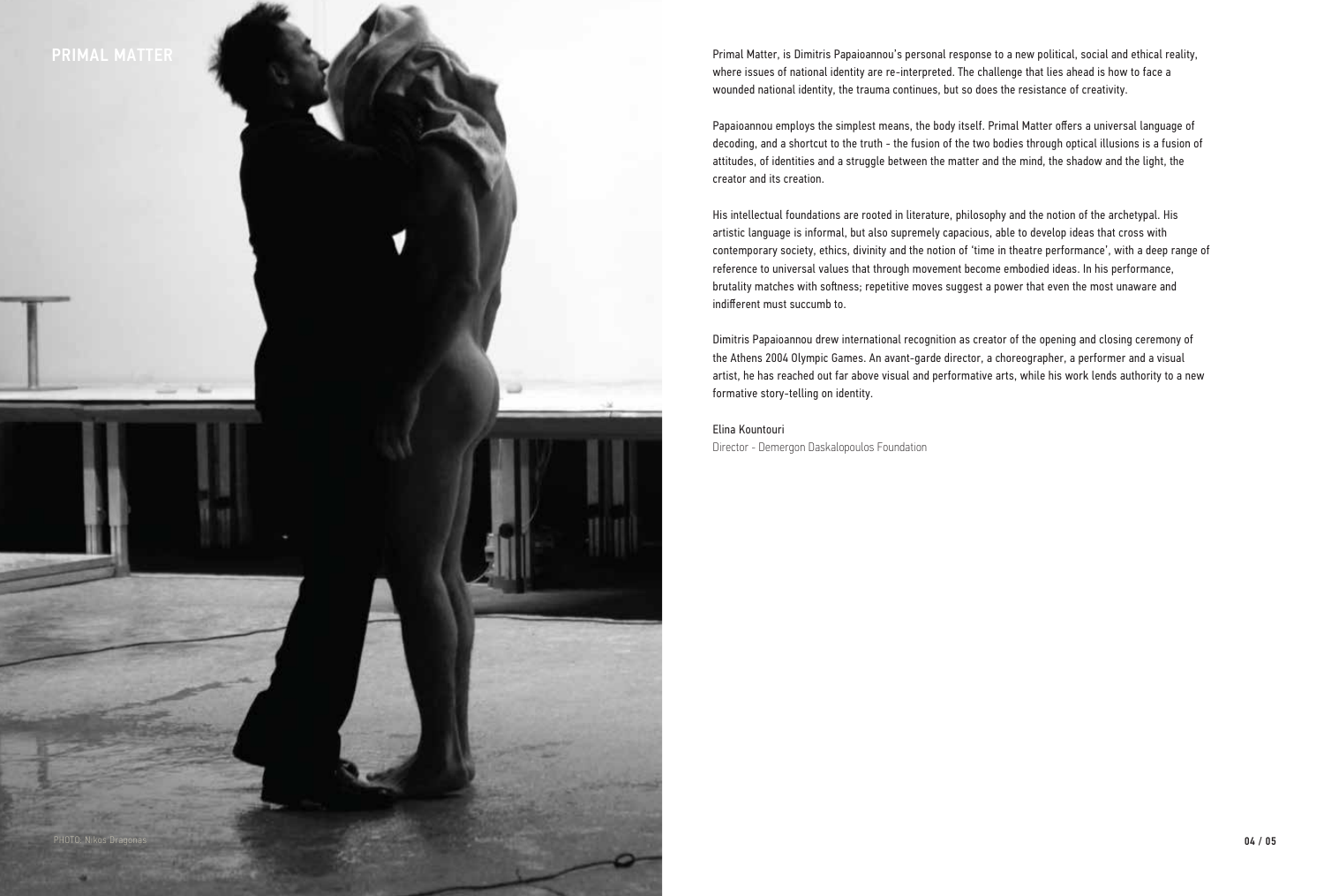# **CREDITS**

Concept - Direction - Set, Costumes and Lighting Design: Dimitris Papaioannou Sound Design: Kostas Michopoulos Assistant Director - Artistic Production Coordinator: Tina Papanikolaou Assistant Director - Technical Director: Dinos Nikolaou Rehearsal Director: Pavlina Andriopoulou Space set up: Dimitris Theodoropoulos Technical team: Yorgos Bambanaras, Miltos Athanasiou Creative Production Assistant - Communication: Kali Kavvatha **Set Construction: Lazaridis Scenic Studios** Costume Production: Islam Kazi The music theme of the performance is a "taxim" (improvisation) in bouzouki by Yiannis Papaioannou

Performers: Michalis Theophanous + Dimitris Papaioannou

Production: Athens Festival, Greece, supported by EMPAC

Primal Matter is produced for the Edinburgh performance in 2013 as a parallel event to the exhibition *From Death to Death and Other Small Tales,* Masterpieces from the National Gallery of Modern Art and the D.Daskalopoulos Collection (15 DEC 2012-8 SEP 2013).

Duration: 80 minutes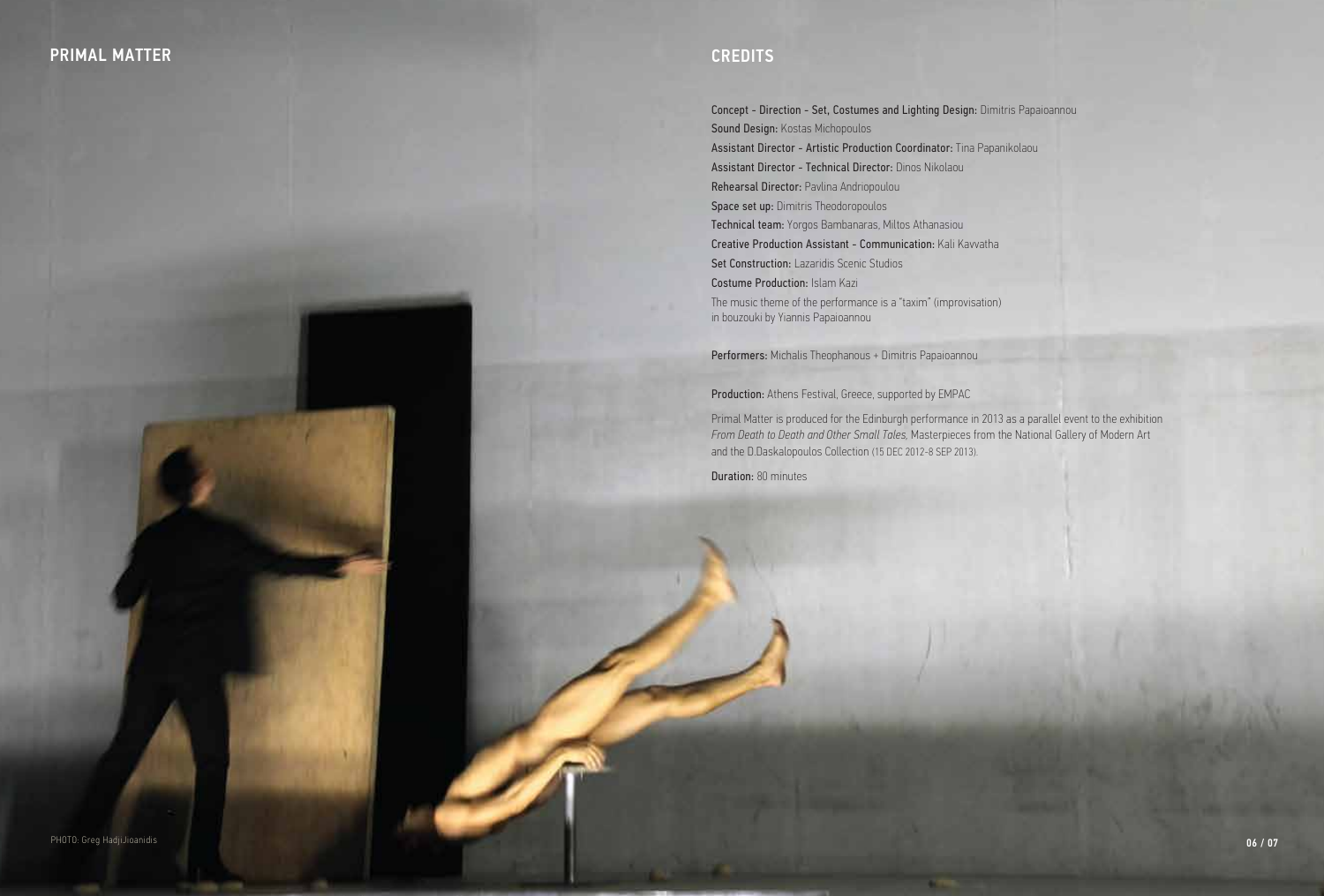

# Dimitris Papaioannou BIOGRAPHY

Dimitris Papaioannou's ground-breaking creative direction of the ATHENS 2004 OPENING CEREMONY – hailed a "triumph" by Time magazine and The Times of London – is widely considered a high-water mark of large scale spectacle.

Born in Athens, Greece in 1964, Dimitris Papaioannou first attracted attention at the age of 19 as a painter, comics artist and illustrator. While still a student at the School of Fine Arts he took the Greek performing arts scene by surprise, exploring the boundaries between theatre, dance and the visual arts, working not only as choreographer and performer, but also in the areas of costume, lighting, make-up and set design.

Co-founder of EDAFOS DANCE THEATRE in 1986, he conceived, directed and choreographed all of the company's productions. EDAFOS reshaped the Greek performing arts landscape over its 16 years and 17 works. L'Unità described the company as "a revelation." "Greece Rediscovered" headlined Le Figaro's review of MEDEA, while the New York Times praised the piece for its "striking intensity" and "extraordinary passion."

MEDEA (1993) won "Best Choreography" at the Greek National Awards for Dance, while HUMAN THIRST (1999) and FOR EVER (2001) both garnered "Production of the Year" awards.

Beyond his work with the EDAFOS DANCE THEATRE company, Papaioannou has directed operas and large-scale music shows. He has collaborated as a choreographer with Michael Cacoyannis and Lefteris Vogiatzis (in 6 productions).

In 2005, Dimitris Papaioannou was awarded the Golden Cross of the Order of Honour by the President of the Hellenic Republic for outstanding artistic achievement.

His first post-Olympic work, 2 (2006), enjoyed an unprecedented run in the Greek capital, with over 100,000 tickets sold, and was released on DVD the following year. In 2008, a revival of MEDEA, commissioned by the Greek Ministry of Culture, opened the Athens Festival, travelled to Beijing, and returned to Athens to complete another sell-out run, with over 100,000 tickets sold once more.

In 2009, Papaioannou co-curated HEAVEN LIVE, a segment of the Second Athens Biennial (with the visual artist Zafos Xagoraris). He also presented his work NOWHERE, commissioned by the Greek National Theatre to inaugurate its renovated Main Stage. The show ran for 79 sell-out performances.

He spent Spring 2010 in New York on an Fulbright Artist's Scholarship. Upon his return, he staged K.K., a concert with video projections for 13 poems by Constantine Cavafy set to music by Lena Platonos. In 2011, he created the six-hour theatrical installation INSIDE. Τhe summer of 2012 he has presented his recent work PRIMAL MATTER in the Athens Festival, participating as a performer after 10 years.

In 2012, he included all his artistic work of the last 10 years in a 30' video: http://vimeo.com/49349755

More info: www.dimitrispapaioannou.com www.facebook.com/PrimalMatter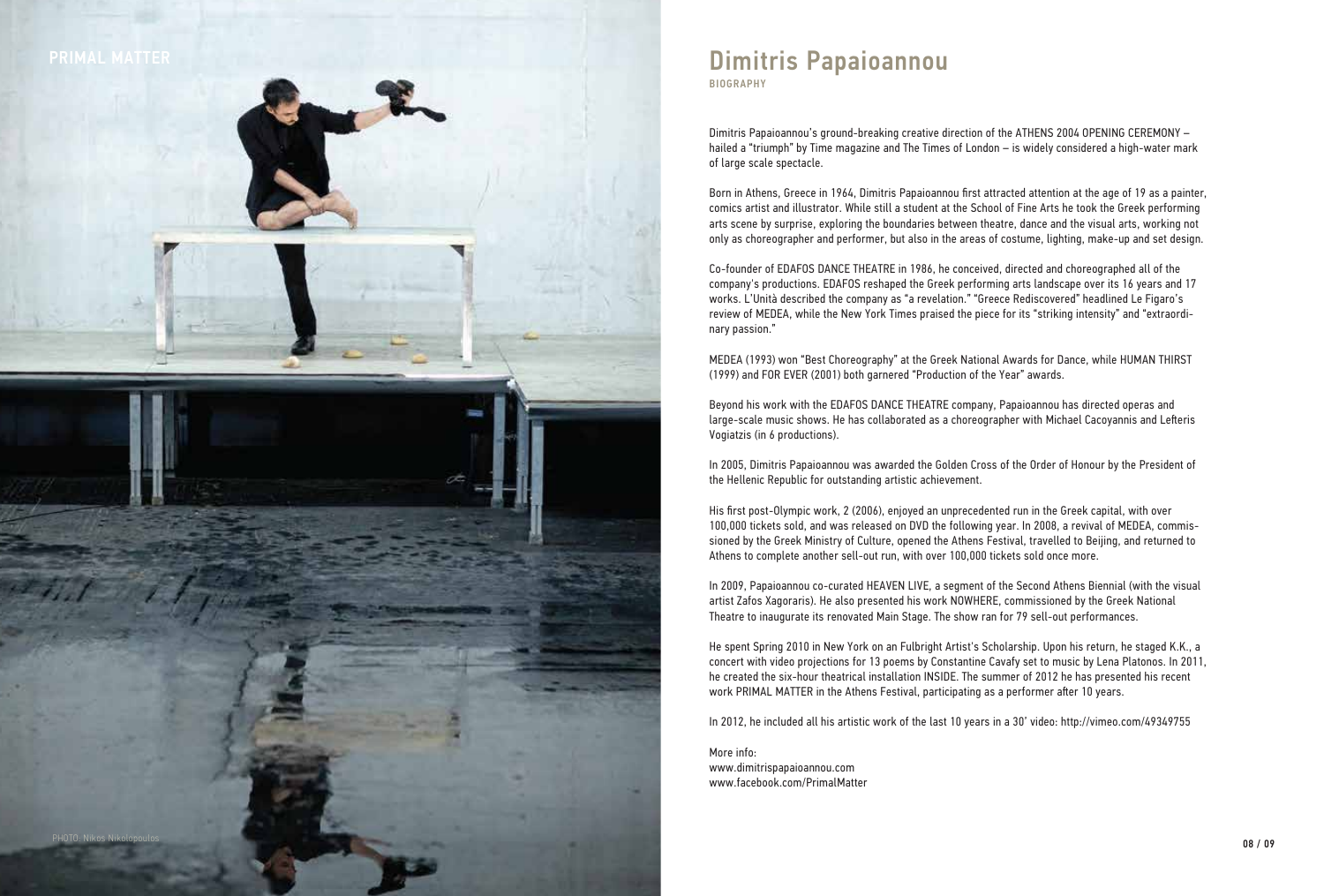

# Michalis Theophanous **BIOGRAPHY**

Michalis Theophanous was born in 1985 in Thessaloniki, Greece. In 2009 he graduated from the Hellenic National School of Dance. He has participated in various avant-garde and established performance groups as well as in international dance productions.

#### 2005

Dance performance with Apostolia Papadamaki (Quasi Stellar Dance Company)

2007 For the Hellenic Dance Company (Choreographers Hofesh Shechter and ROOTLESSROOT)

2008 For the Hellenic Dance Company (Choreographer Jasmin Vardimon)

### 2009

For Carte Blanche dance company (Norway) for the performance SH:HO, with the piece "Uprising" by Hofesh Shechter (March-April) Performed with Echo-Arts company for the 6th Summer Dance Festival in Cyprus "Emperor's New Clothes" by Konstantinos Rigos / OKTANA dance company

## 2010

"Dafnis and Chloe" by Konstantinos Rigos, / OKTANA dance company "Lysistrata - Aristophanes" by Giannis Kakleas, theatrical performance with National Theater of Greece Rehearsing with Martin Lawrance for "Gypsy" by Richart Alston for a performance with the Hellenic Dance Company

## 2011

"MESA" by Dimitris Papaioannou, 6 hours performance (www.mesaproject.gr) "Re-mapping the body" with Compagnie Linga (Switzerland)

## 2012

Performed with Echo–Arts company for the 9th Summer Dance Festival in Cyprus "Additional Tones" with Compagnie Linga (Switzerland)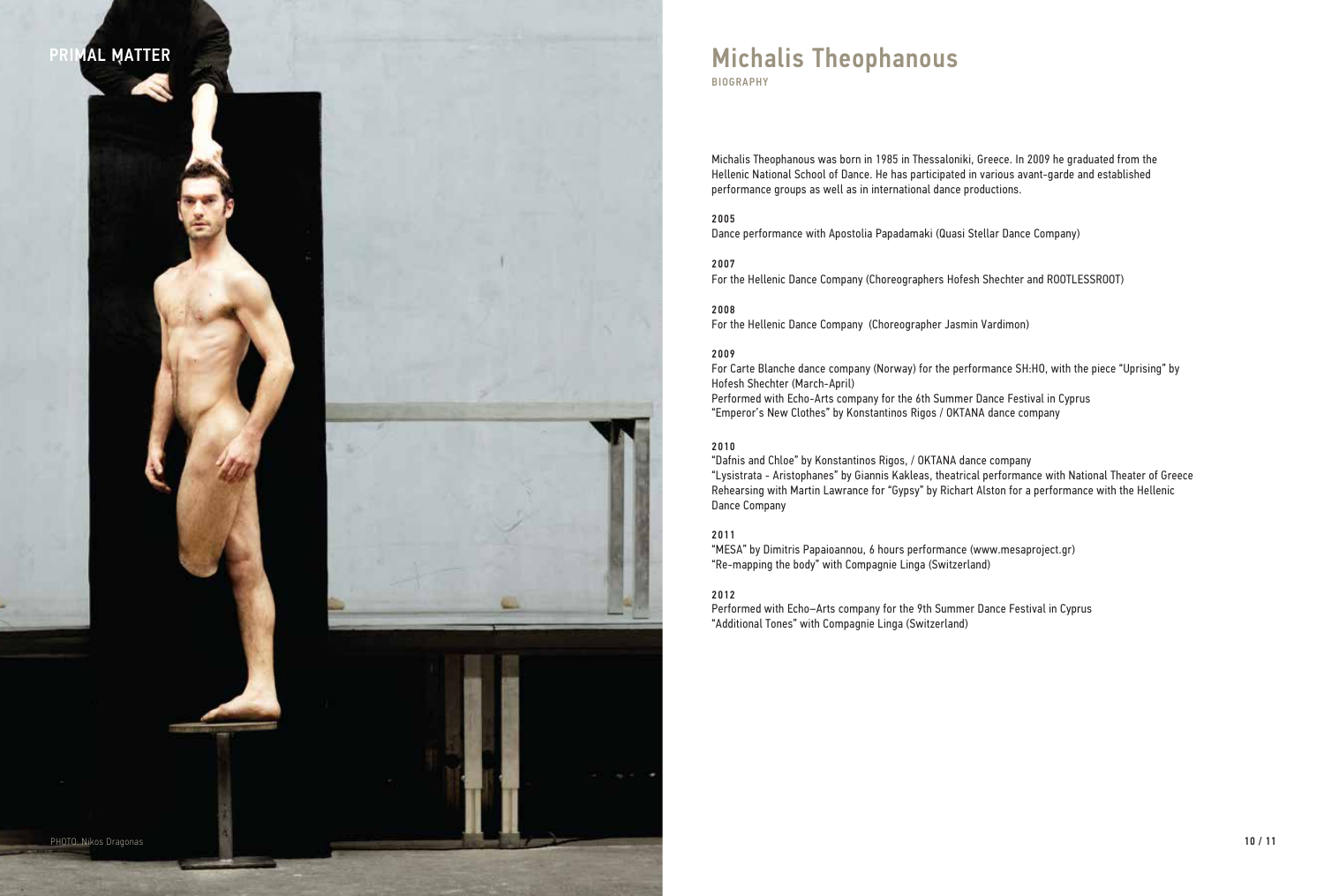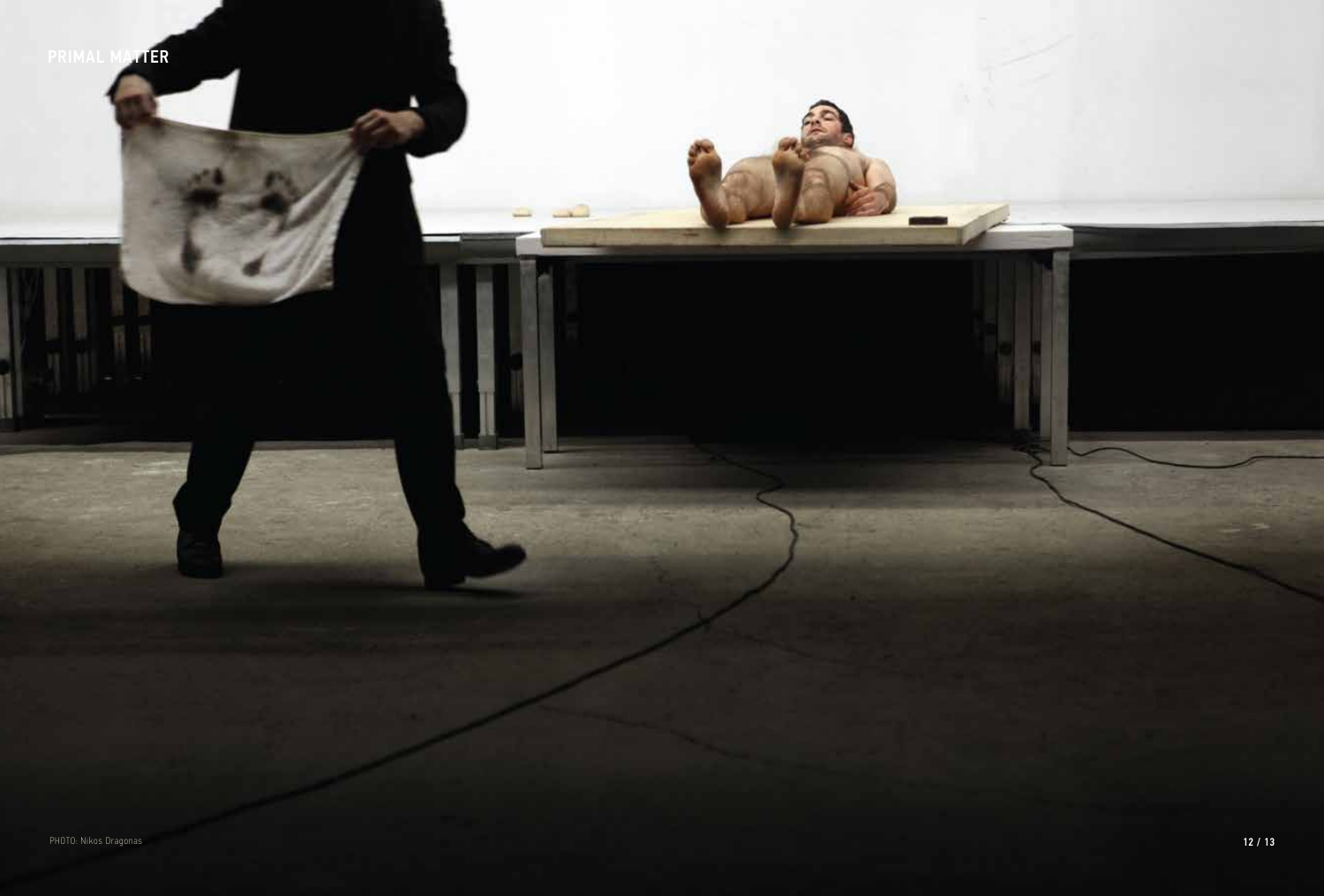